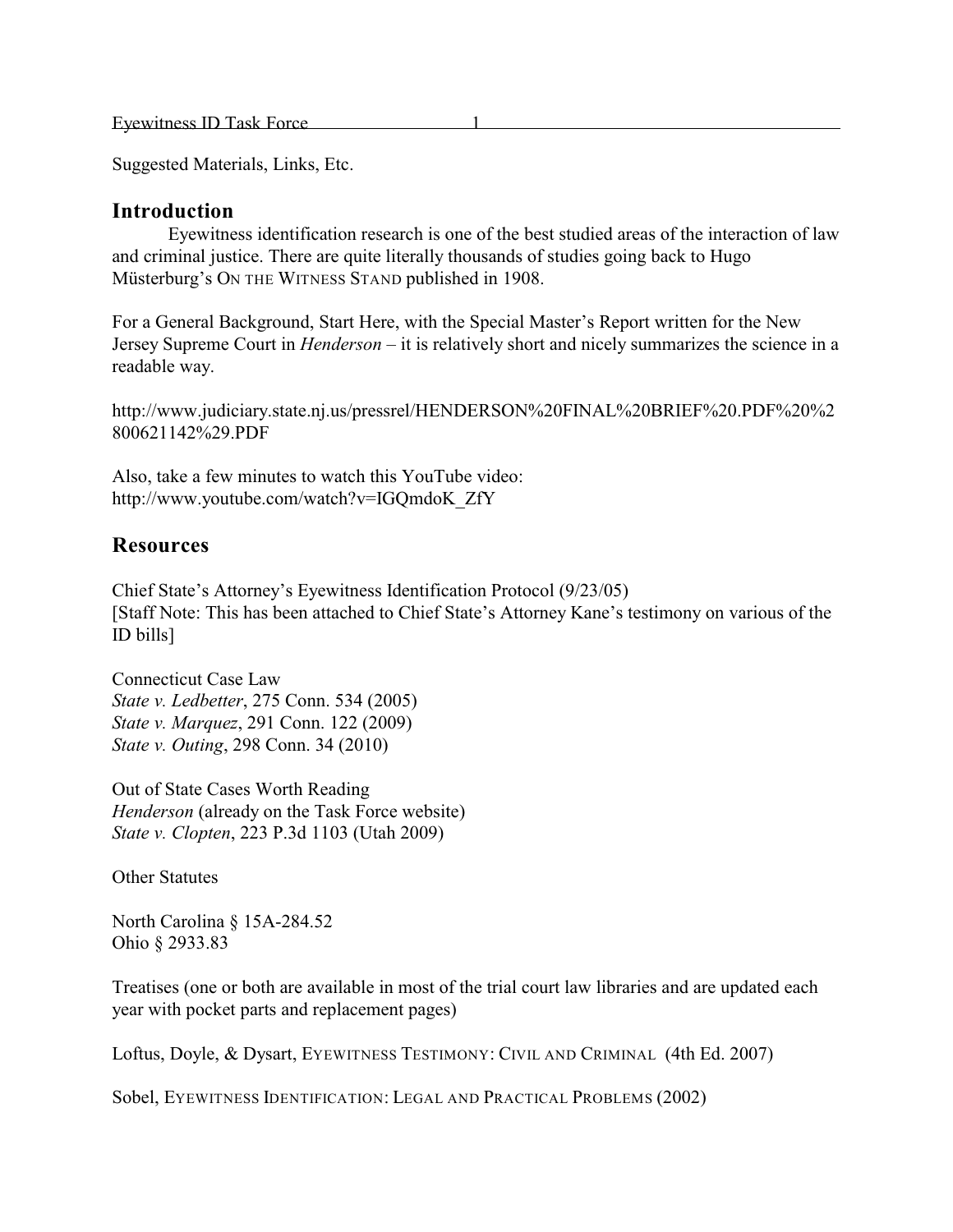## **Other Reports:**

AMERICAN BAR ASSOCIATIONCriminal Justice Section, Ad Hoc Innocence Committee (2006) Achieving Justice: Freeing the Innocent, Convicting the Guilty <http://apps.americanbar.org/crimjust/committees/innocencebook.pdf>

## DEPARTMENT OF JUSTICE/NATIONAL INSTITUTE OF JUSTICE

Eyewitness Identification: A Guide for Law Enforcement (DoJ 1999) www.ncjrs.gov/pdffiles1/nij/178240.pdf Adopted about 80% of then-current eyewitness ID research recommendations (did not adopt double-blind or sequential, for more details on why, read Doyle's TRUE WITNESS, mentioned below.)

Eyewitness Evidence: A Trainer's Manual for Law Enforcement (DoJ 2003) http://www.ncjrs.org/nij/eyewitness/188678.pdf

Schuster, Police Lineups: Making Eyewitness Identification More Reliable (NIJ 2007) **http://www.ojp.usdoj.gov/nij/journals/258/police-lineups.html**

CALIFORNIA California Commission on the Fair Administration of Justice Report http://[www.ccfaj.org/documents/reports/eyewitness/official/eyewitnessidrep.pdf](http://www.ccfaj.org/documents/reports/eyewitness/official/eyewitnessidrep.pdf) Dissent <http://www.ccfaj.org/documents/reports/eyewitness/official/dissent.pdf> Response [http://www.ccfaj.org/documents/reports/eyewitness/official/vandekampdiss](http://www.ccfaj.org/documents/reports/eyewitness/official/vandekampdissentresponse.pdf)entresponse.pdf

FLORIDA Florida Innocence Commission Report http://www.flcourts.org/gen\_public/bin/InterimReport-june2011.rtf Appendices **http://www.flcourts.org/gen\_public/bin/appendixG1.rtf** http://www.flcourts.org/gen\_public/bin/appendixG2.rtf

Interim Report http://www.floridasupremecourt.org/clerk/adminorders/2010/AOSC10-39.pdf

ILLINOIS Illinois Commission on Capital Punishment (2002) http://www.idoc.state.il.us/ccp/ccp/reports/commission\_report/index.html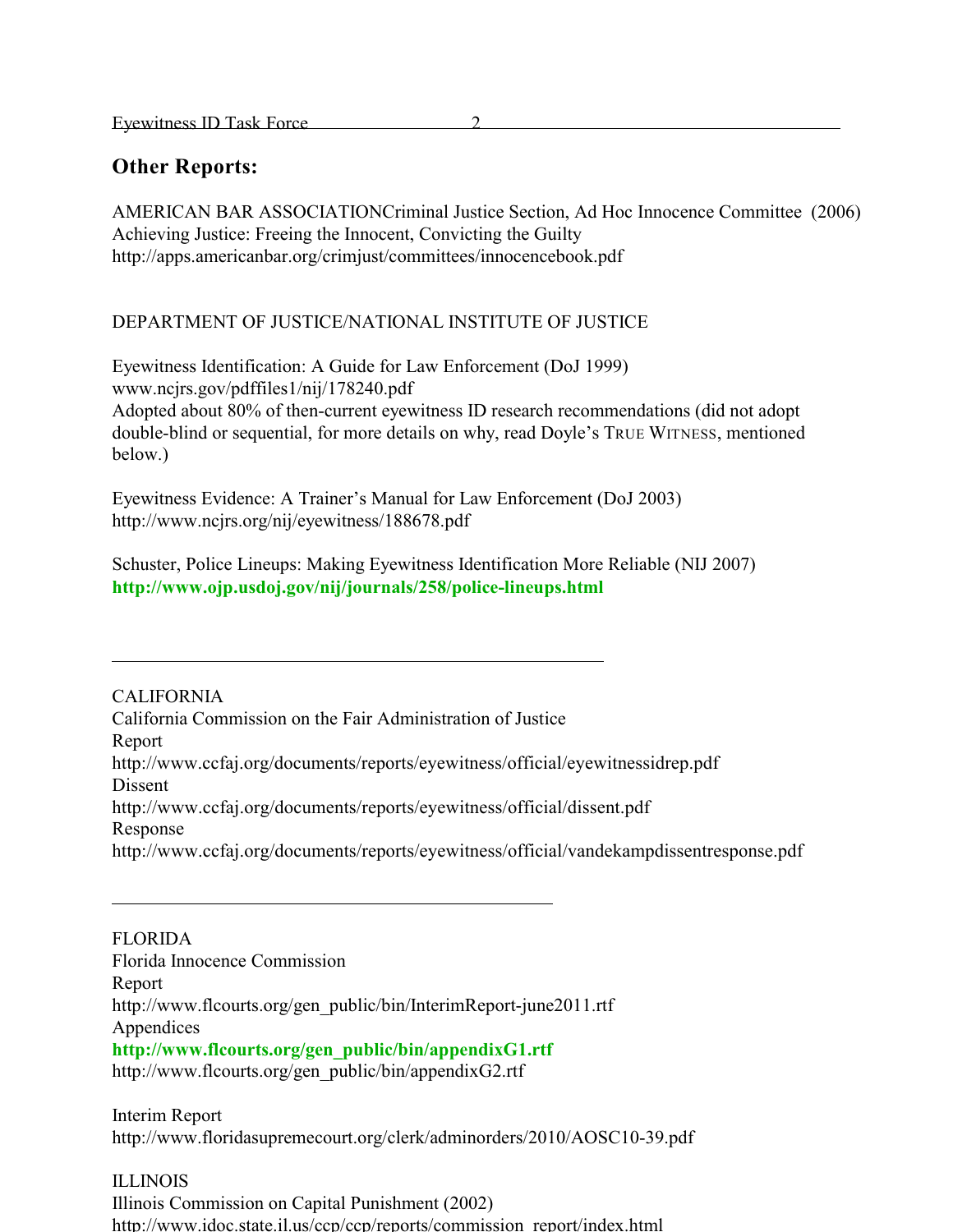Eyewitness ID Task Force 3

#### MASSACHUSETTS

Report on the Task Force on Eyewitness Evidence (Suffolk County, Mass) http://www.mass.gov/da/suffolk/docs/120904.html See Fisher, *Eyewitness Identification Reform in Massachusetts*, 91:2 MASS. L. REV. 52 (2008)

#### NEW JERSEY

New Jersey Attorney General (2001) **<http://www.state.nj.us/lps/dcj/agguide/photoid.pdf>**

Special Master's Report in State v. Henderson http://www.judiciary.state.nj.us/pressrel/HENDERSON%20FINAL%20BRIEF%20.PDF%20%2 800621142%29.PDF

NEW YORK New York State Justice Task Force Recommendations for Improving Eyewitness Identifications (2011) http://www.nyjusticetaskforce.com/2011\_02\_01\_Report\_ID\_Reform.pdf

NORTH CAROLINA North Carolina Actual Innocence Commission (2003) http://www.aoc.state.nc.us/www/ids/News%20&%20Updates/Eyewitness%20ID.pdf

PENNSYLVANIA Report of the Advisory Committee on Wrongful Convictions (2011) http://jsg.legis.state.pa.us/resources/documents/ftp/documents/9-15-11%20rpt%20-%20Wrongful %20Convictions.pdf

RHODE ISLAND Task Force to Identify & Recommend Policies & Procedures to Improve the Accuracy of Eyewitness Identificatation (2010) http://www.ripd.org/Documents/FINALSubmittedTFReport.pdf

VERMONT Vermont Eyewitness Identification and Custodial Interrogation Committee (2007) http://www.leg.state.vt.us/reports/2008ExternalReports/228563.pdf

VIRGINIA Virginia (in progress)

**WISCONSIN** Wisconsin Attorney General Model Policy and Procedures (2005) http://www.doj.state.wi.us/dles/tns/EyewitnessPublic.pdf